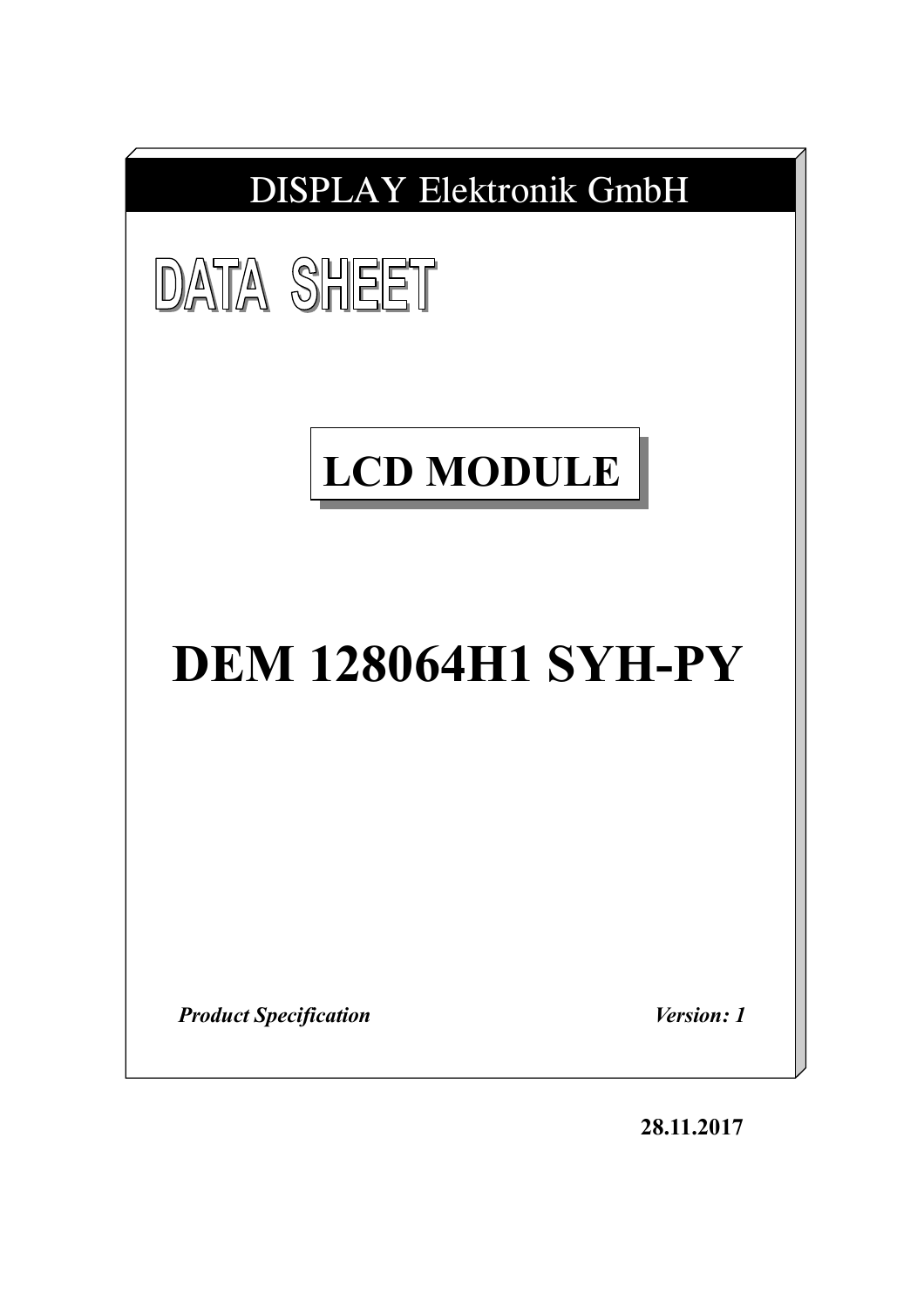# GENERAL SPECIFICATION

# MODULE NO. : DEM 128064H1 SYH-PY

CUSTOMER P/N

| <b>Version No.</b> | <b>Change Description</b> | <b>Date</b> |
|--------------------|---------------------------|-------------|
| $\boldsymbol{0}$   | Original Version          | 18.08.2017  |
| 1                  | <b>Update PCB Drawing</b> | 28.11.2017  |
|                    |                           |             |
|                    |                           |             |
|                    |                           |             |
|                    |                           |             |
|                    |                           |             |
|                    |                           |             |
|                    |                           |             |
|                    |                           |             |
|                    |                           |             |
|                    |                           |             |
|                    |                           |             |
|                    |                           |             |
|                    |                           |             |

PREPARED BY: HJ DATE: 28.11.2017

APPROVED BY: MH DATE: 28.11.2017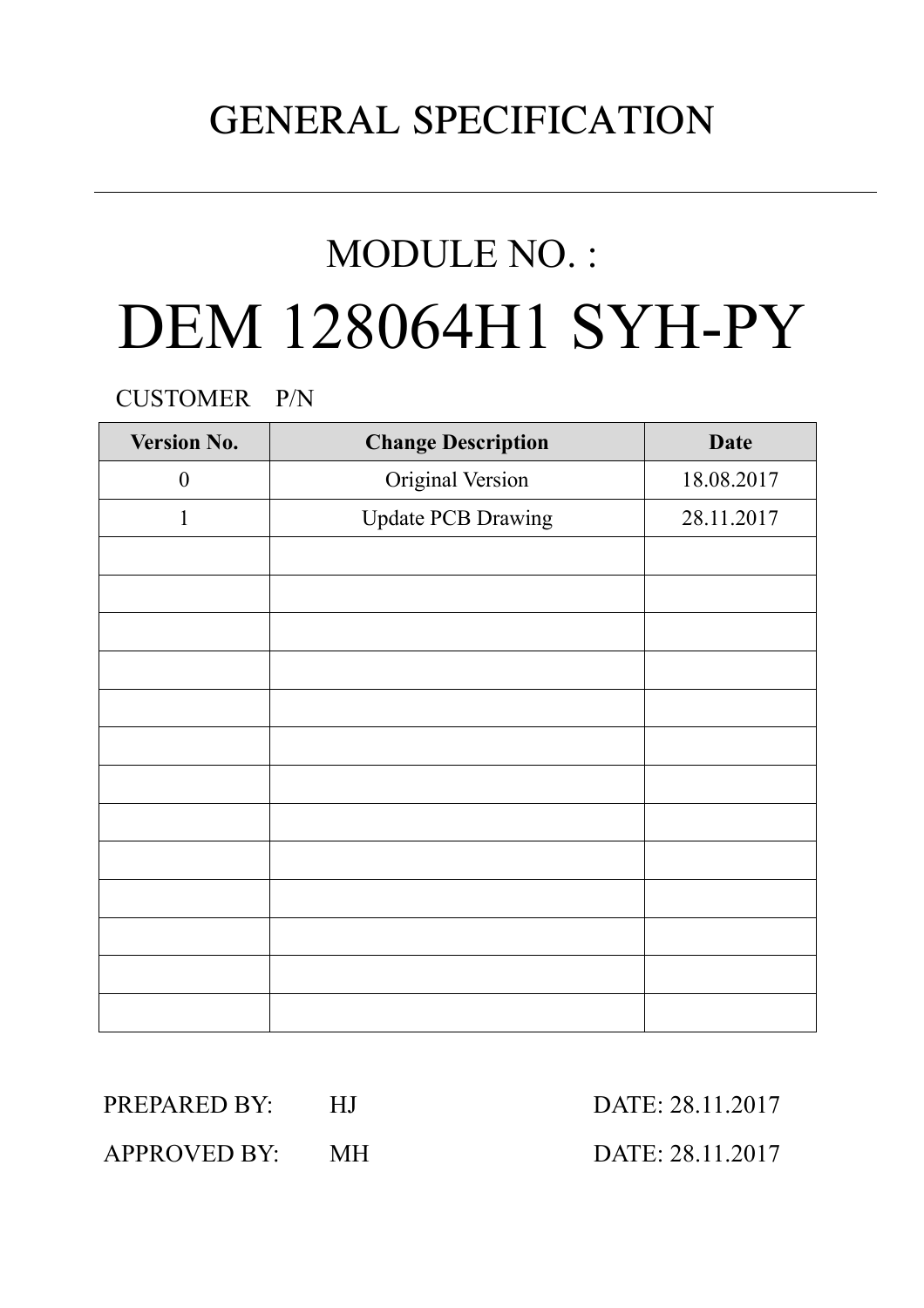## **CONTENTS**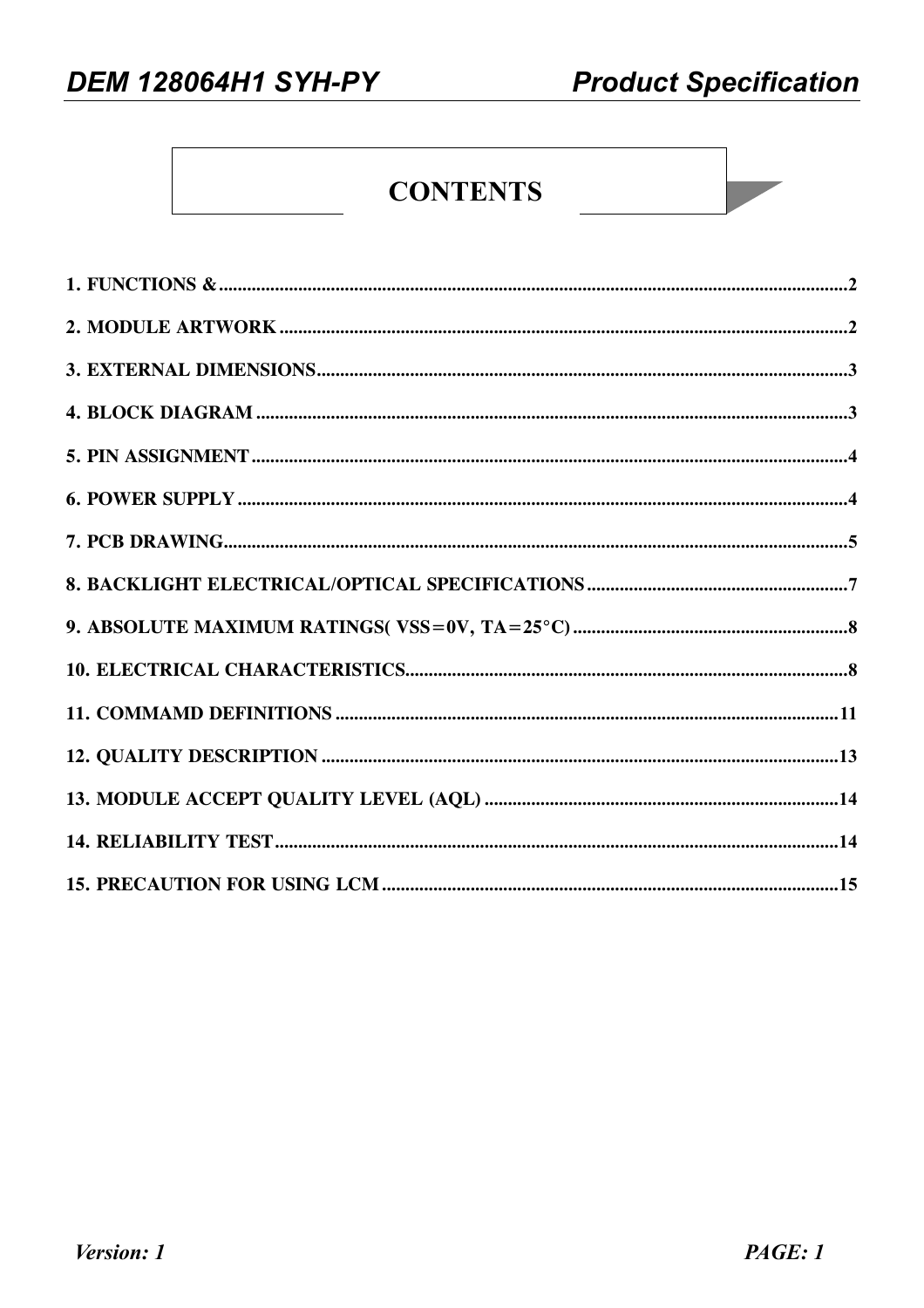## **1. FUNCTIONS & FEATURES**

|           | <b>MODULE NAME</b>     | LCD Type                                            | Remark            |
|-----------|------------------------|-----------------------------------------------------|-------------------|
|           | DEM 128064H1 SYH-PY    | <b>STN Yellow-Green Transflective Positive Mode</b> | RAM LY6264SL-70LL |
| $\bullet$ | <b>Glass Thickness</b> | $: 1.1$ mm                                          |                   |
| $\bullet$ | Viewing Direction      | $: 6$ O'clock                                       |                   |
| $\bullet$ | Driving Scheme         | : $1/64$ Duty, $1/9$ Bias                           |                   |
| $\bullet$ | Power Supply for logic | $: 5.0$ Volt (typ.)                                 |                   |
| $\bullet$ | Display Format         | : $128x64$ Dots                                     |                   |
| $\bullet$ | $V_{LCD}$              | : 12.6 Volt $(typ.)$                                |                   |

## **2. MODULE ARTWORK**

|           | Module Size  | : 78.00 x 70.00 x 12.60 mm        |
|-----------|--------------|-----------------------------------|
| $\bullet$ | Viewing Area | : $62.00 \times 44.00 \text{ mm}$ |
| $\bullet$ | Active Area  | : $56.27 \times 38.35 \text{ mm}$ |
| $\bullet$ | Dot Pitch    | $: 0.44 \times 0.60$ mm           |
|           | Dot Size     | $: 0.39 \times 0.55$ mm           |
|           | Dot Gap      | $: 0.05$ mm                       |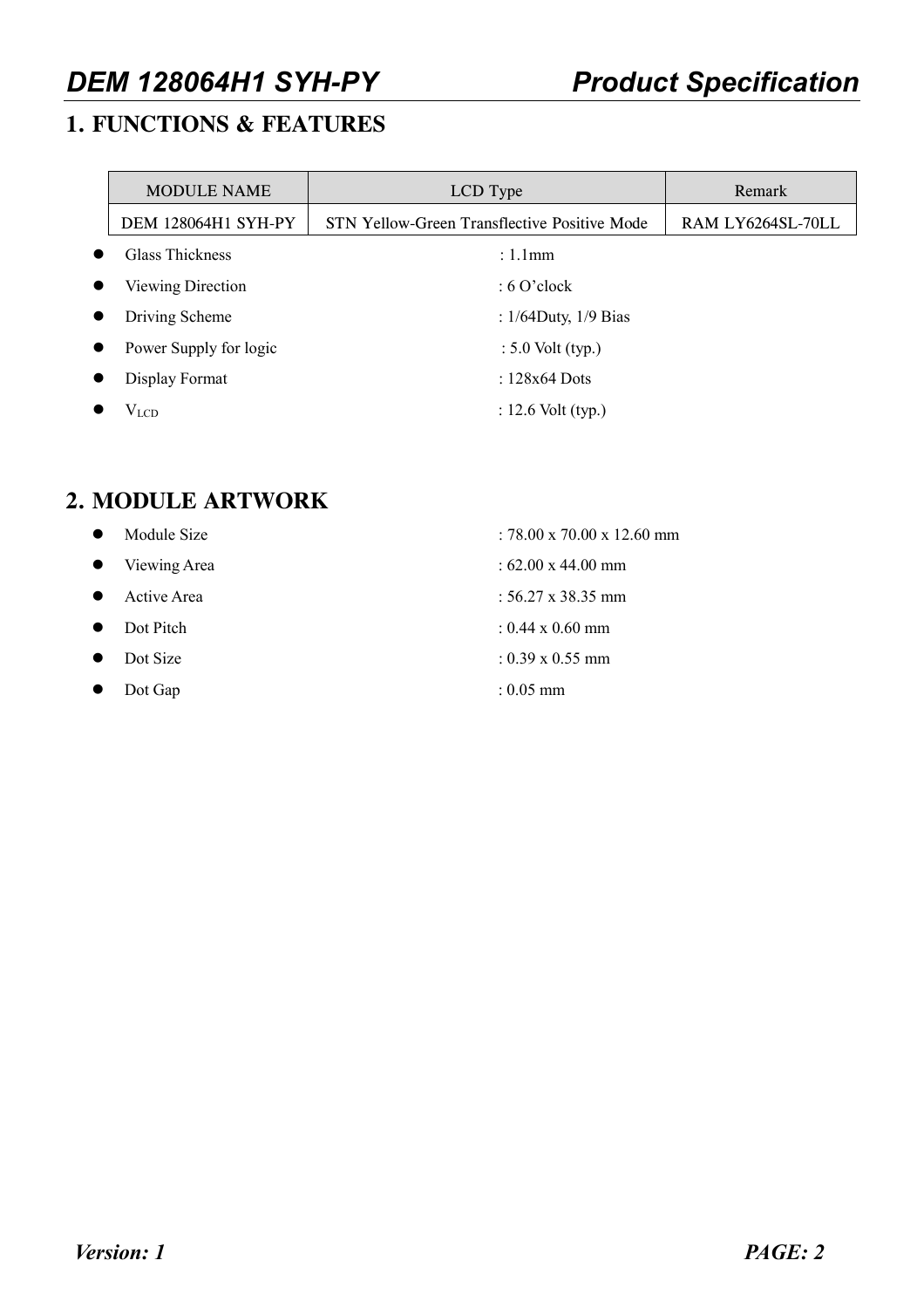## **3. EXTERNAL DIMENSIONS**



REMARKS: 1.UNMARKED TOLERANCE IS ±0.3; 2.ALL MATERIAL COMPLY WITH ROHS.

## **4. BLOCK DIAGRAM**

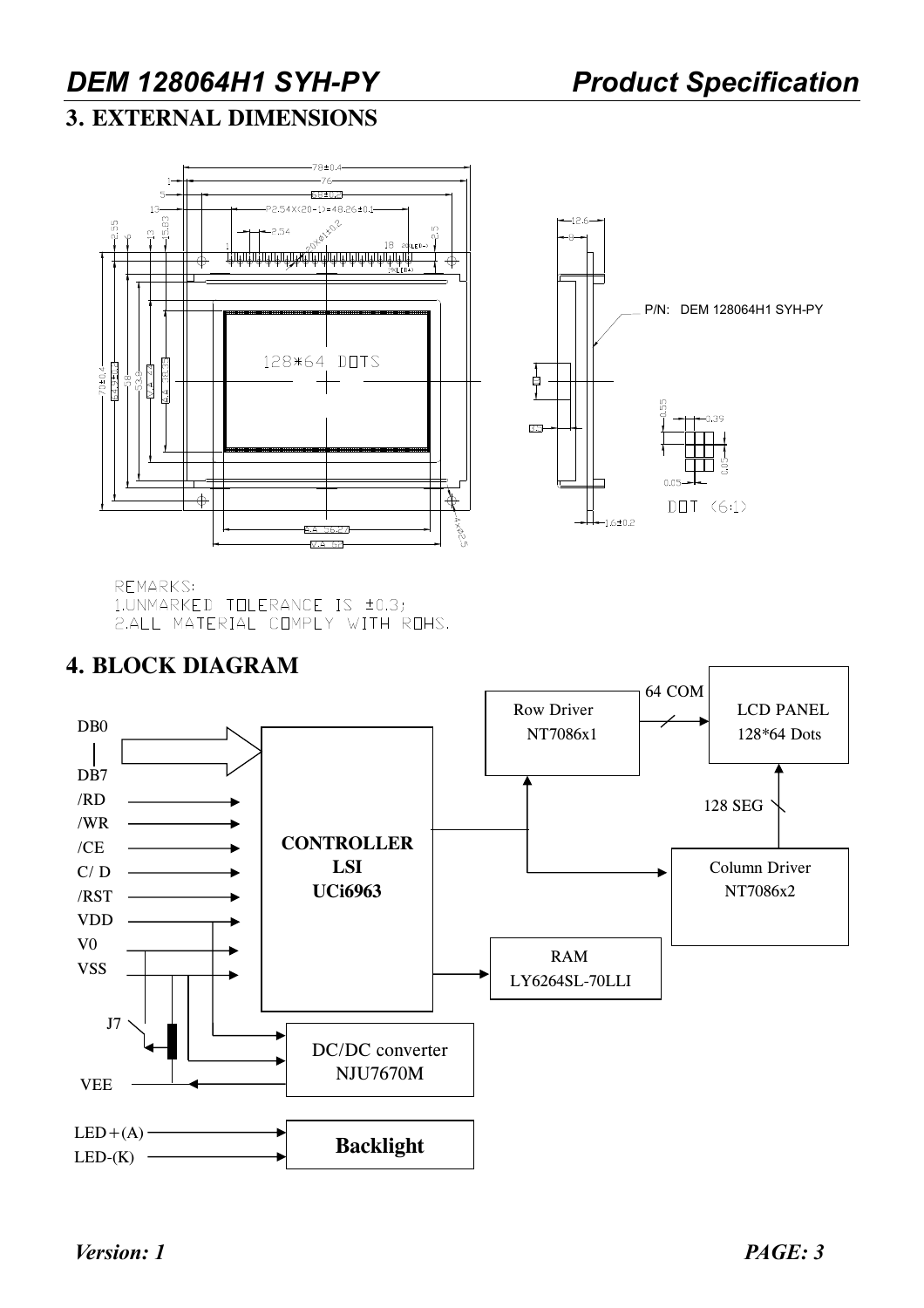## **5. PIN ASSIGNMENT**

| NO.            | <b>SYMBOL</b>    | <b>FUNCTION</b>                                         |
|----------------|------------------|---------------------------------------------------------|
| 1              | <b>VEE</b>       | Power supply output for LCD                             |
| $\overline{2}$ | <b>VSS</b>       | Ground (0V)                                             |
| 3              | <b>VDD</b>       | Power Supply $(+5V)$                                    |
| 4              | V <sub>0</sub>   | Power Supply for LCD Drive                              |
| 5              | /WR              | Data write. Write data to controller UCi6963 when "L"   |
| 6              | /RD              | Data read. Read data from controller UCi6963 when "L"   |
| 7              | /CE              | Chip enable of controller when "L"                      |
| 8              | C/D              | Command/Data read/write. "H" for command read/write and |
|                |                  | "L" for data read/write                                 |
| 9              | /RST             | Controller reset when "L"                               |
| 10             | D <sub>B</sub> 0 | Data input/output(LSB)                                  |
| 11             | DB1              | Data input/output                                       |
| 12             | DB <sub>2</sub>  | Data input/output                                       |
| 13             | DB <sub>3</sub>  | Data input/output                                       |
| 14             | D <sub>B4</sub>  | Data input/output                                       |
| 15             | D <sub>B5</sub>  | Data input/output                                       |
| 16             | D <sub>B6</sub>  | Data input/output                                       |
| 17             | D <sub>B7</sub>  | Data input/output(MSB)                                  |
| 18             | <b>FS</b>        | Font select. "H" for 6x8 font & "L" for 8x8 font        |
| 19             | $LED+(A)$        | Anode of LED backlight                                  |
| 20             | $LED-(K)$        | Cathode of LED backlight                                |

### **6. POWER SUPPLY**

### ÿ **Mode (Internal Contrast Regulation) - J7 is close**



ÿ **Mode (External Contrast Regulation) - J7 is open** 



*Version: 1 PAGE: 4*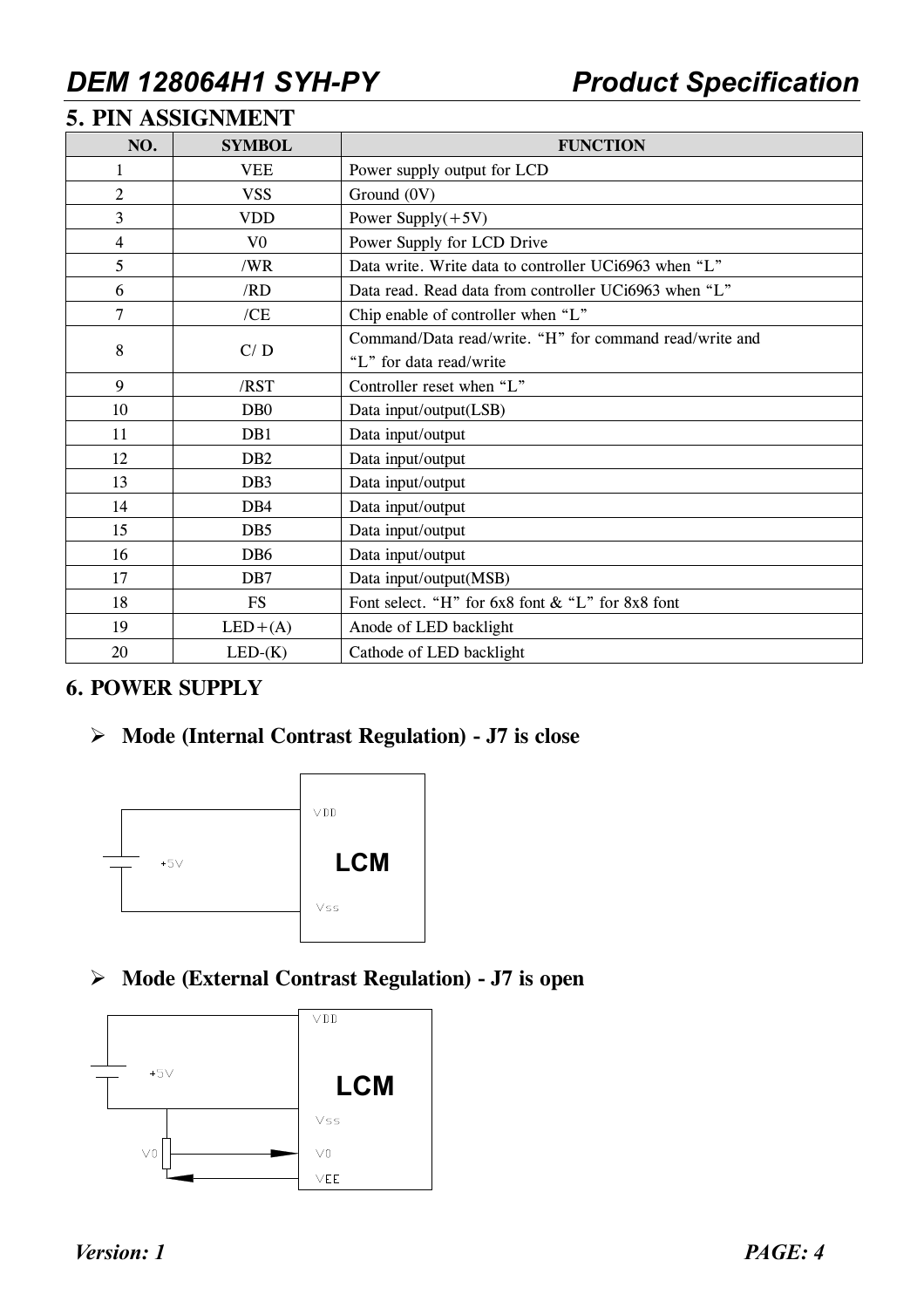### **7. PCB DRAWING**

### **7.1. PCB DRAWING**



Note: The part no. DEM128064H1 is printed on the PCB

#### **7.1 PCB DESCRIPTION:**

#### **7.2.1.The polarity of the pin 19 and the pin 20:**

|        | symbol                          | J3,J5       | J <sub>6</sub> , J <sub>4</sub> | <b>LED</b> Polarity |          |  |  |
|--------|---------------------------------|-------------|---------------------------------|---------------------|----------|--|--|
| symbol | state                           |             |                                 | 19 Pin              | $20$ Pin |  |  |
| J6, J4 | Each solder-bridge              | Each closed | Each open                       | Anode               | Cathode  |  |  |
| J3, J5 | Each solder-bridge<br>Each open |             | Each closed                     | Cathode             | Anode    |  |  |

Note: In application module,  $J3 = J5 = 0$  Ohm,  $J4 = J6$  = open.

#### **7.2.2. The metal-bezel is set be on ground when the J1 is closed**

Note: In application module, J1=0 Ohm

#### **7.2.3. The LED resistor on board are used when J2 is open.**

Note: In application module,  $J2 = open$ 

#### **7.2.4. The module use internal contrast regulation when J7 is closed.**

Note: In application module, J7 is open, but potentiometer is calibrated by the factory.

#### **7.2.5. The R8 and the R9, R10, R11 are the LED resistor.**

Note: In application module,  $R8 = 47$  Ohm  $R9 = 33$ Ohm,  $R10 = R11 = Not$  used.

#### **7.2.6. The J8 is to set the mounting holes to ground.**

Note: In application module,  $J8=0$  Ohm.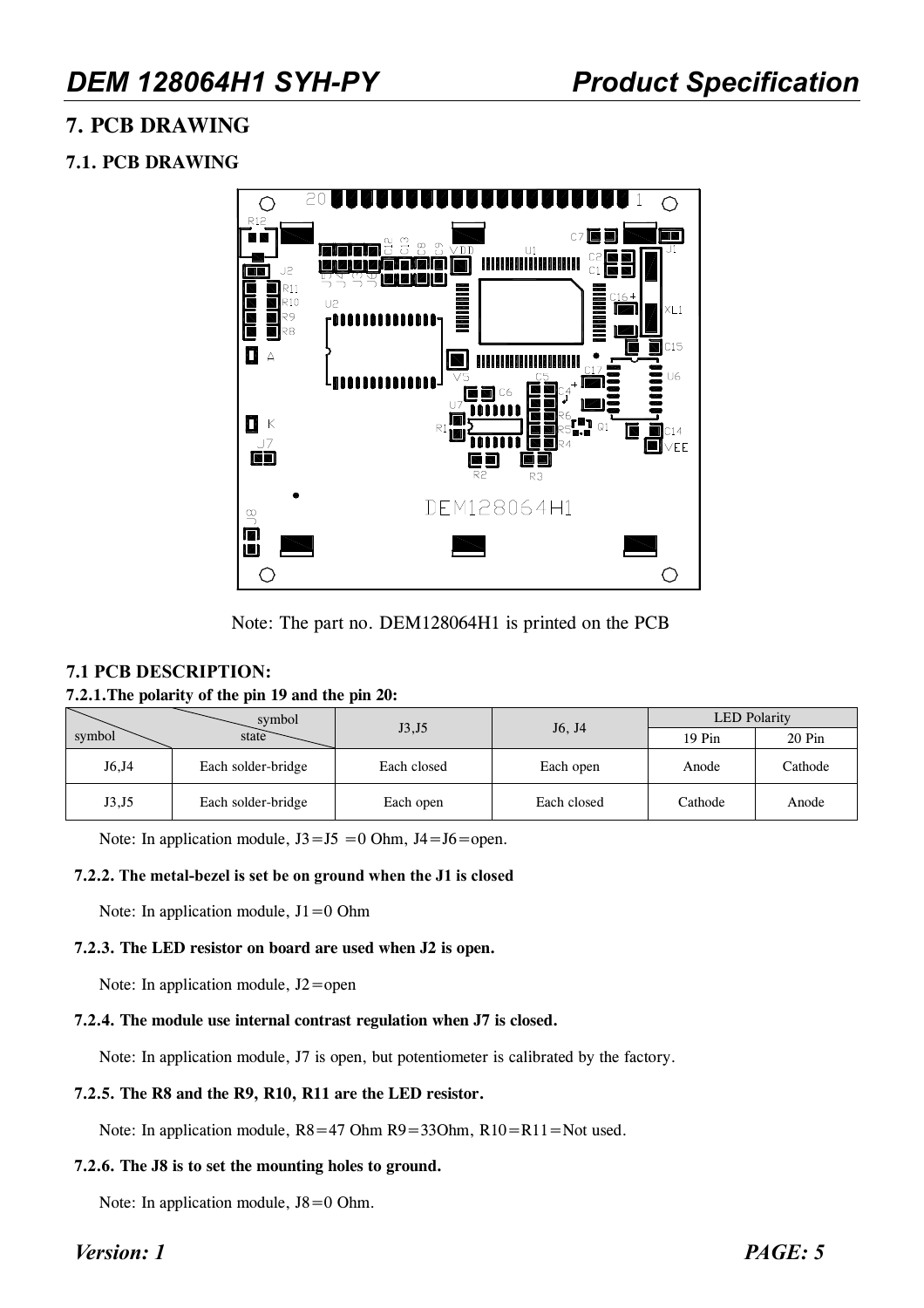**7.2 Example Application** 

**7-2-1. The LED resistor should be bridged as following.** 



**7-2-2. The 19 pin is the anode and the 20 pin is the cathode as following.** 



**7-2-3. The metal-bezel is on ground as following.** 



**7-2-4. The module use internal contrast regulation as following.** 



**7-2-5. The mounting holes are on ground as following** 

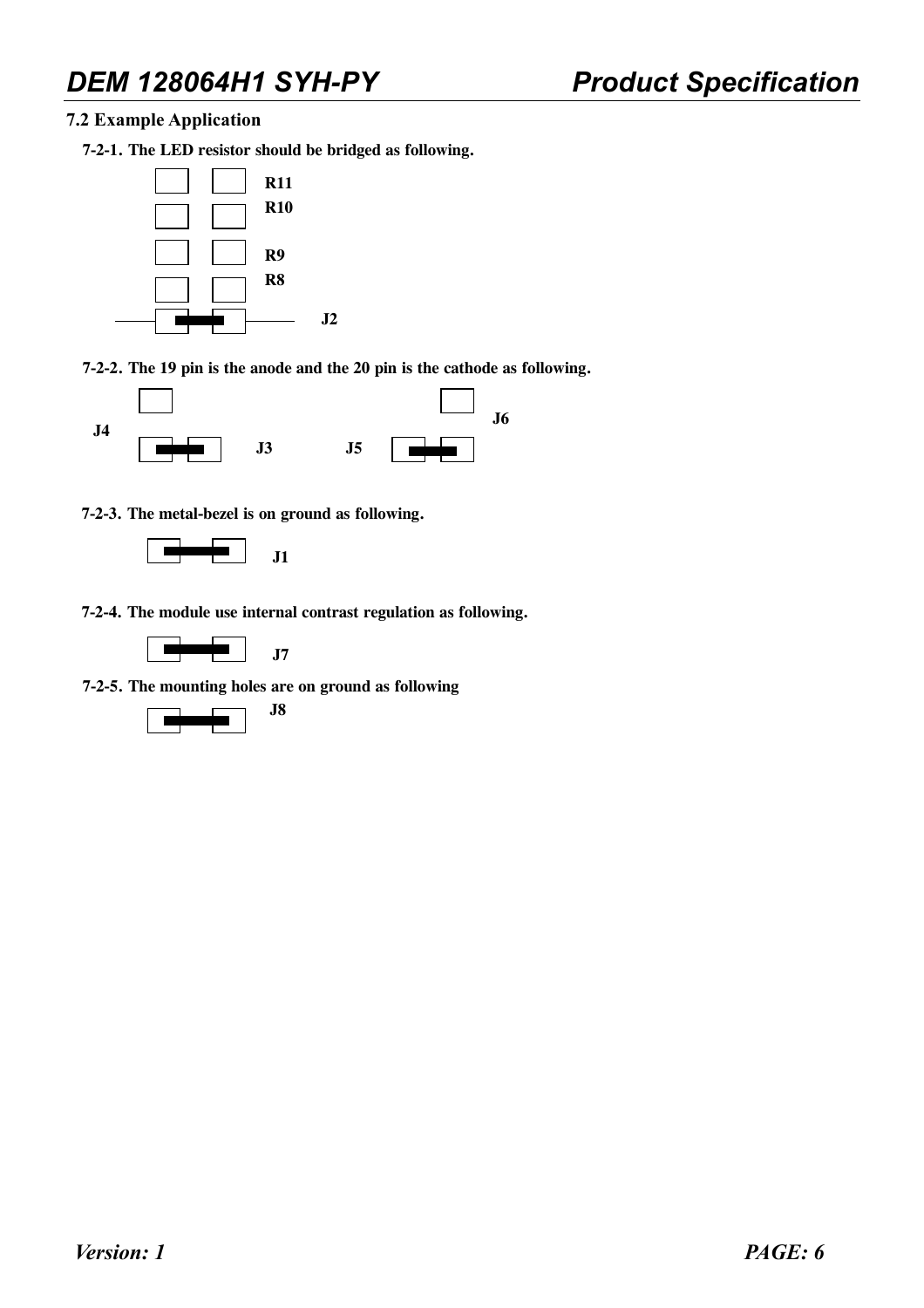## **8. BACKLIGHT ELECTRICAL/OPTICAL SPECIFICATIONS**

## ELECTRICAL-OPTICAL CHARACTERISTICS

| <b>Item</b>              | Symbol           | min. | typ. | max. | Unit              | Condition          |
|--------------------------|------------------|------|------|------|-------------------|--------------------|
| Forward Voltage          | Vf               | 3.7  | 4.0  | 4.3  | ٧                 | $ f=$<br>50<br>mA  |
| Reverse Current          | Ir.              |      | 35   |      | $\mu$ A           | $Vr = 0.8$<br>V    |
| Peak wave length         | $\lambda$ P      | 569  | 572  | 575  | nm                | $ f =$<br>50<br>mA |
| Spectral Line Half width | $\Delta \lambda$ |      |      |      | nm                | $ f=$<br>50<br>mA  |
| Luminance                | L٧               | 23   | 33   |      | cd/m <sup>2</sup> | $If =$<br>50<br>mA |



REMARKS:<br>1,UNMARKED TOLERANCE IS ±0.3,<br>2,THE MATERIAL IS LEAD-FREE,<br>3,THE COLOR IS YELLOW-GREEN.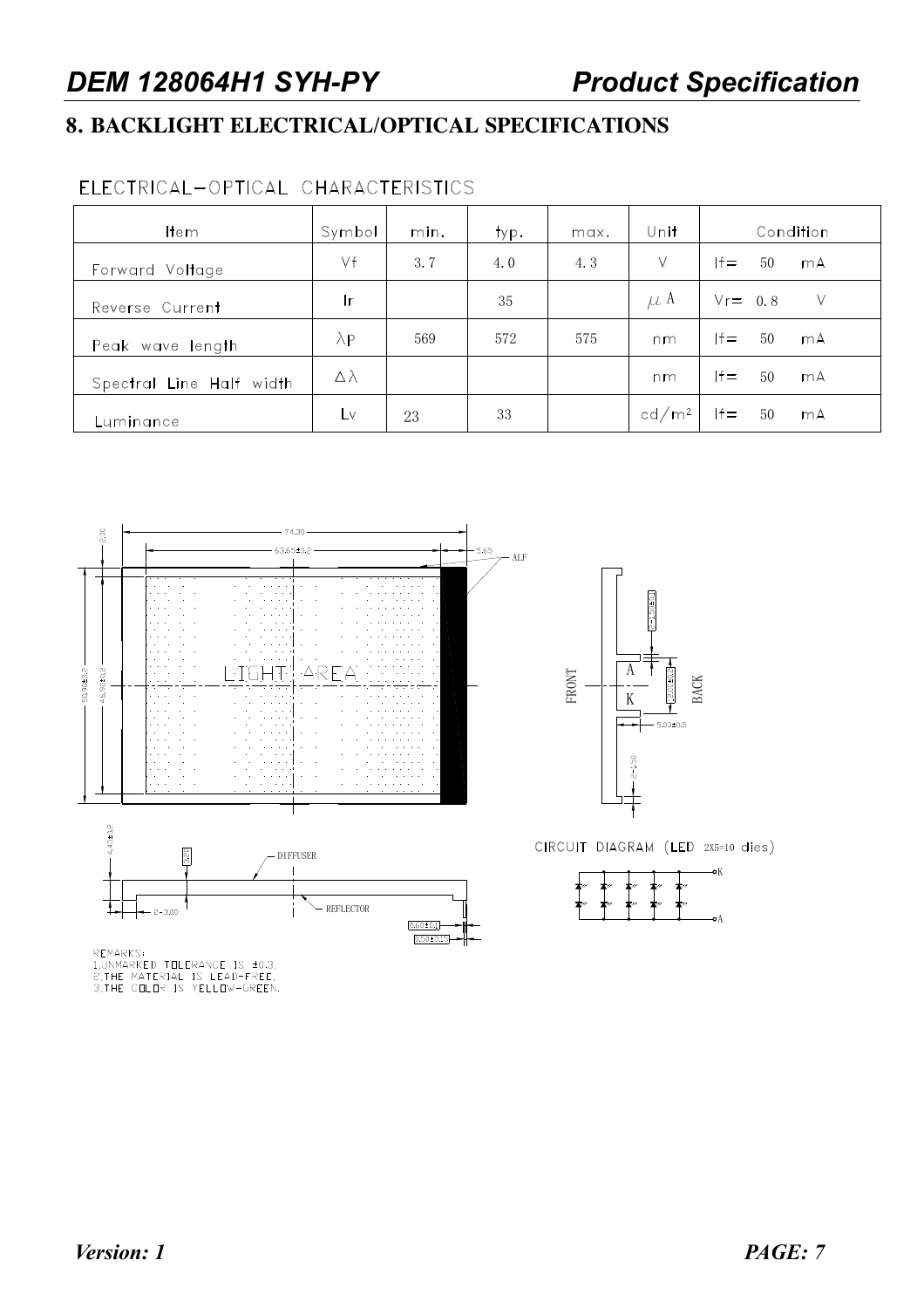## **9. ABSOLUTE MAXIMUM RATINGS (Vss=0V, Ta=25°C)**

| <b>PARAMETER</b>             | <b>SYMBOL</b> | <b>RATING</b>        | <b>UNIT</b> |
|------------------------------|---------------|----------------------|-------------|
| Supply Voltage (Logic)       | $\rm V_{DD}$  | $-0.3$ to $7.0$      |             |
| Input Voltage                | $\rm V_{IN}$  | $-0.3$ to VDD $+0.3$ |             |
| <b>Operating Temperature</b> | Topr          | $-20$ to $+70$       | $\sim$      |
| <b>Storage Temperature</b>   | Tstg          | $-25$ to $+75$       | $\sim$      |

### **10. ELECTRICAL Characteristics**

#### **10.1 DC Characteristics**

| <b>Parameter</b>                       | <b>Symbol</b>   | <b>Conditions</b>                    | Min.               | Typ.       | Max.                   | Units        |
|----------------------------------------|-----------------|--------------------------------------|--------------------|------------|------------------------|--------------|
| Supply Voltage (Logic)                 | $V_{DD}$        |                                      | 4.7                | 5.0        | 5.3                    | v            |
| High Level Input Voltage               | $\rm V_{IH}$    |                                      | 0.8V <sub>DD</sub> |            | <b>V</b> <sub>DD</sub> |              |
| Low Level Input Voltage                | $V_{IL}$        |                                      |                    |            | $0.2$ V <sub>DD</sub>  | $\mathbf{V}$ |
| High Level Output Voltage              | $V_{OH}$        |                                      | $V_{DD}$ -0.3      |            | $V_{DD}$               |              |
| Low Level Output Voltage               | $\rm V_{OL}$    |                                      |                    |            | 0.3                    |              |
| <b>Current Consumption (Operating)</b> | $\text{IDD}(1)$ | $V_{DD} = 5.0V$<br>$f$ osc = 4.0 MHz |                    | <b>TRD</b> |                        | mA           |

#### **10.2 AC Characteristics**

| <b>Parameter</b>        | <b>Symbol</b>          | Min. | Max. | <b>Units</b> |
|-------------------------|------------------------|------|------|--------------|
| C/D Setup Time          | tc <sub>DS</sub>       | 100  |      | ns           |
| C/D Hold Time           | <b>t</b> cdh           | 10   |      | ns           |
| CE, RD, WR Pulse Width  | $tCE$ , $tRD$ , $tWR$  | 80   |      | ns           |
| Data Setup Time         | t <sub>DS</sub>        | 80   |      | ns           |
| Data Hold Time          | <b>t</b> <sub>DH</sub> | 40   |      | ns           |
| Access Time             | tacc                   |      | 150  | ns           |
| <b>Output Hold Time</b> | toh                    |      | 50   | ns           |

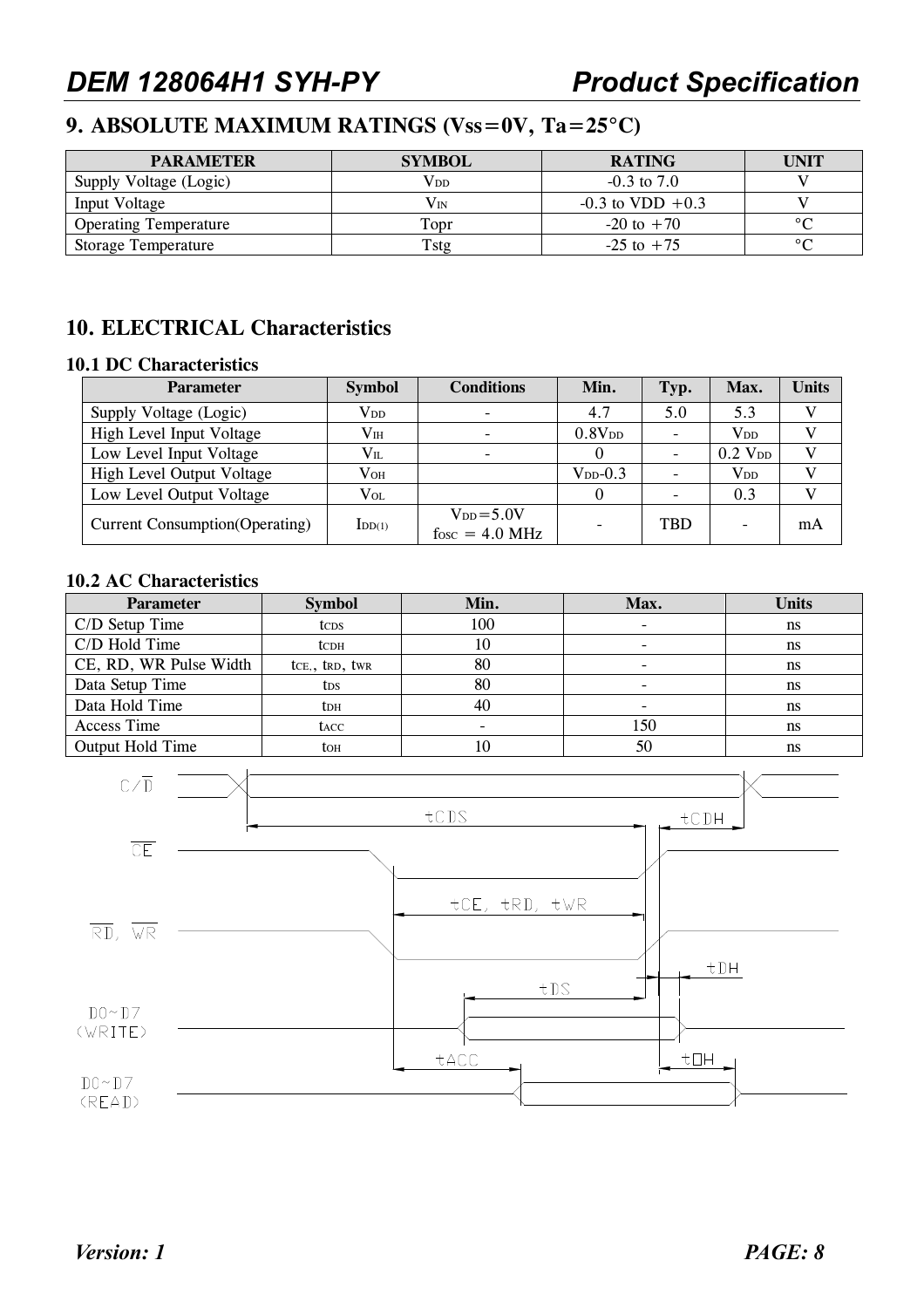### **10.3 Power Supply ON/OFF Sequence**

**•** ON Sequence



#### $\bullet$  **OFF** Sequence

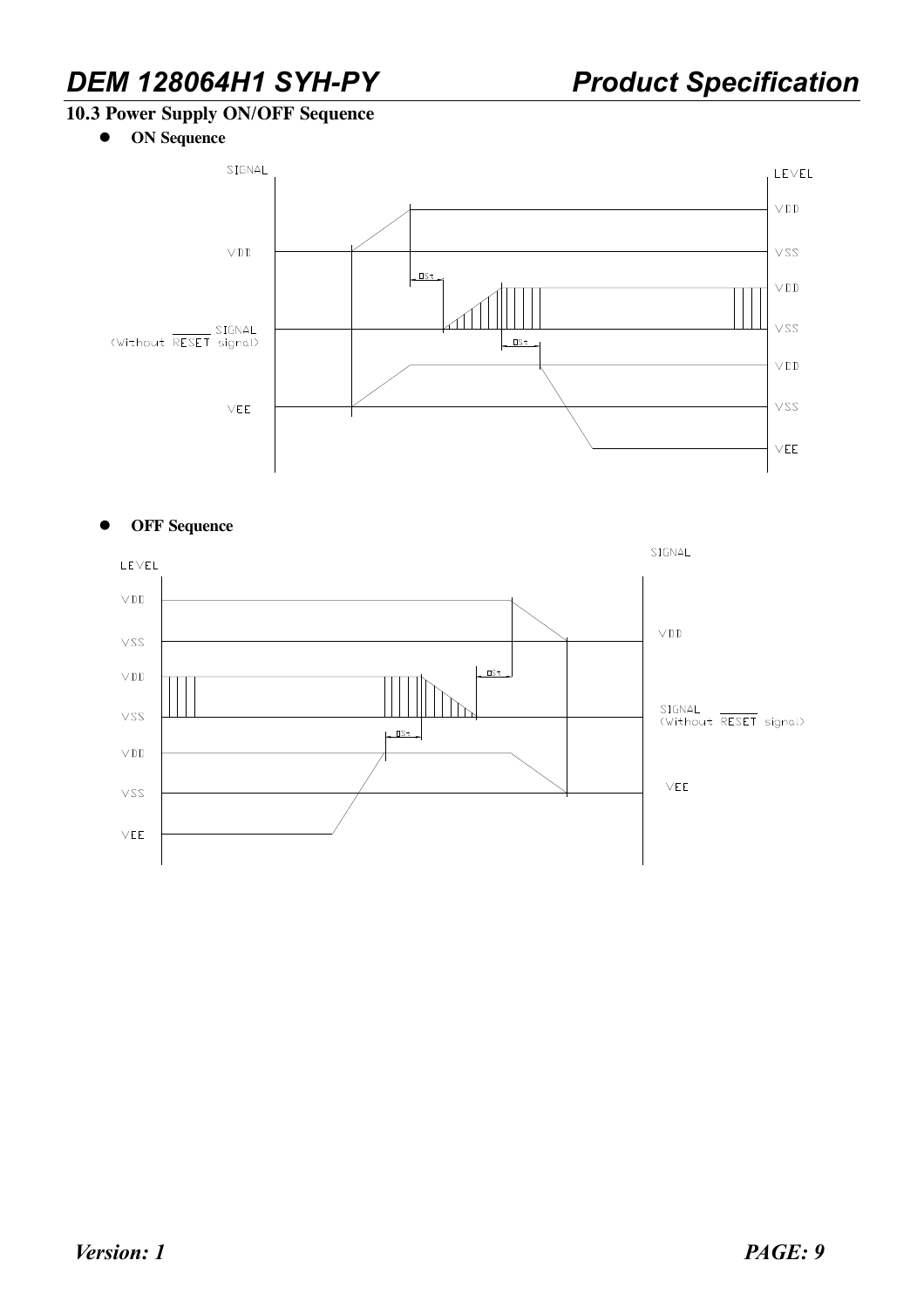l **Reset Sequence** 



Please maintain the above sequence when turning on and off the power supply of the module.

If VEE is supplied to the module while internal altemate signal for LCD driving (M) is unstable or RESET is active, DC component will be supplied to the LCD panel. This may cause damage to the LCD module.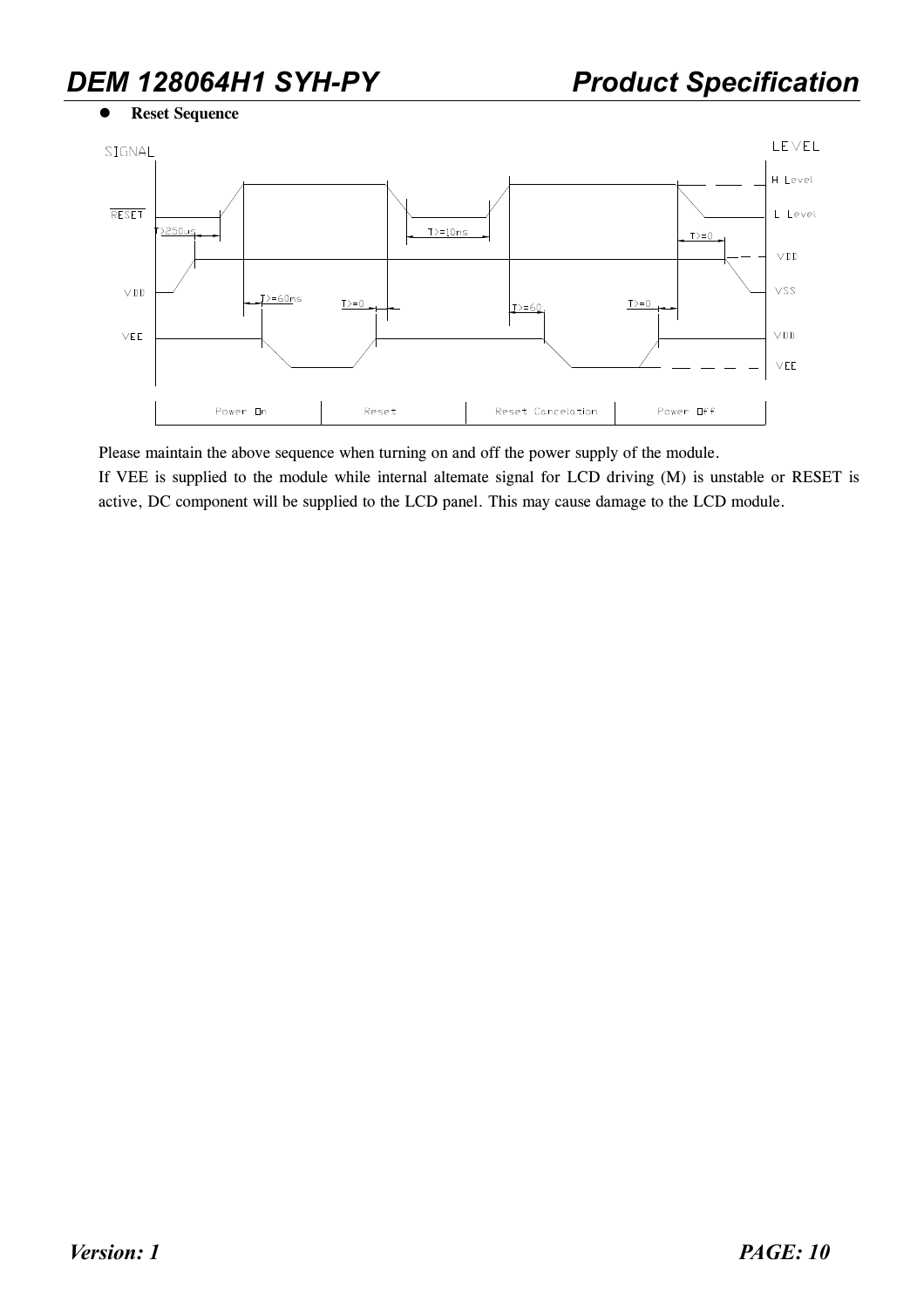## **11. COMMAMD DEFINITIONS**

| No.  | Command                         |   | C/D W/R D7 D6 D5 D4 D3 D2 D1 D0 |             |          |                  |                |                  |                 |                               |                | <b>Action</b>                              | Value            |
|------|---------------------------------|---|---------------------------------|-------------|----------|------------------|----------------|------------------|-----------------|-------------------------------|----------------|--------------------------------------------|------------------|
|      |                                 | 1 | 0                               | 0           | $\bf{0}$ | 1                | $\bf{0}$       | $\bf{0}$         | 0               | $\bf{0}$                      | 1              |                                            | 21h              |
| 1.1  | <b>Set Cursor Pointer</b>       | 0 | 0                               | #           | #        | #                | #              | #                | $\overline{\#}$ | #                             | #              | Set X address                              |                  |
|      |                                 | 0 | 0                               | #           | #        | #                | #              | #                | #               | #                             | #              | Set Y address                              |                  |
|      |                                 | 1 | 0                               | $\bf{0}$    | $\bf{0}$ | 1                | $\bf{0}$       | $\bf{0}$         | $\bf{0}$        | $\mathbf{1}$                  | $\bf{0}$       |                                            | 22h              |
|      | Set Offset Register             | 0 | 0                               | $\#$        | $\#$     | #                | $\#$           | $\#$             | $\#$            | #                             | $\#$           | Data                                       |                  |
|      |                                 | 0 | 0                               | $\mathbf 0$ | $\bf{0}$ | $\mathbf 0$      | $\mathbf 0$    | 0                | 0               | $\mathbf 0$                   | 0              |                                            | 00h              |
|      |                                 | 1 | 0                               | 0           | 0        | 1                | $\overline{0}$ | $\bf{0}$         | 1               | $\overline{0}$                | 0              |                                            | 24h              |
| 3.   | Set Address Pointer             | 0 | 0                               | #           | #        | #                | #              | #                | #               | #                             | #              | Low address                                |                  |
|      |                                 | 0 | 0                               | #           | #        | #                | #              | #                | #               | #                             |                | # High address                             |                  |
|      |                                 | 1 | 0                               | $\bf{0}$    | 1        | $\bf{0}$         | $\bf{0}$       | $\boldsymbol{0}$ | 0               | $\bf{0}$                      | $\bf{0}$       |                                            | 40h              |
|      | 4. ISet Text Home Addr.         | 0 | 0                               | $\#$        | $\#$     | #                | #              | #                | #               | #                             | #              | Low address                                |                  |
|      |                                 | 0 | 0                               | $\#$        | $\#$     | $\#$             | $\#$           | #                | #               | #                             | $\#$           | <b>High address</b>                        |                  |
|      |                                 | 1 | 0                               | 0           | 1        | $\bf{0}$         | 0              | $\bf{0}$         | 0               | $\bf{0}$                      | 1              |                                            | 41h              |
| 5    | Set Text Area                   | 0 | 0                               | #           | #        | #                | #              | #                | #               | #                             | #              | Columns                                    |                  |
|      |                                 | 0 | 0                               | $\pmb{0}$   | 0        | $\bf{0}$         | 0              | 0                | 0               | 0                             | 0              |                                            |                  |
|      |                                 | 1 | 0                               | $\bf{0}$    | 1        | $\bf{0}$         | $\bf{0}$       | $\bf{0}$         | $\bf{0}$        | 1                             | $\bf{0}$       |                                            | 42h              |
|      | 6. Set Graphic Home Addr.       | 0 | 0                               | #           | $\#$     | $\#$             | $\#$           | $\#$             | $\#$            | $\#$                          | $\#$           | Low address                                |                  |
|      |                                 | 0 | 0                               | #           | #        | #                | #              | #                | #               | #                             | # I            | <b>High address</b>                        |                  |
|      |                                 | 1 | 0                               | 0           | 1        | $\bf{0}$         | $\bf{0}$       | 0                | 0               | 1                             | 1              |                                            | 43h              |
| 7.   | Set Graphic Area                | 0 | 0                               | #           | #        | #                | #              | #                | #               | #                             | #              | Columns                                    |                  |
|      |                                 |   | 0                               | 0           | $\bf{0}$ | $\bf{0}$         | $\bf{0}$       | 0                | 0               | 0                             | 0              |                                            |                  |
| 8.1  | OR mode                         | 1 | 0                               | 1           | $\bf{0}$ | $\boldsymbol{0}$ | $\bf{0}$       |                  | $\bf{0}$        | $\bf{0}$                      | $\bf{0}$       |                                            |                  |
| 9.   | <b>EXOR</b> mode                | 1 | 0                               |             | 0        | $\bf{0}$         | $\bf{0}$       |                  | $\bf{0}$        | $\overline{0}$                | 1              |                                            |                  |
|      | 10. AND mode                    | 1 | 0                               |             | $\bf{0}$ | $\bf{0}$         | $\bf{0}$       |                  | $\bf{0}$        | 1                             | 1              |                                            |                  |
|      | 11. Text Attribute mode         | 1 | 0                               |             | $\bf{0}$ | $\bf{0}$         | $\bf{0}$       |                  | 1               | $\bf{0}$                      | $\bf{0}$       |                                            | 8xh              |
|      |                                 | 0 | 0                               |             |          |                  |                | #                | $\#$            | #                             | $\#$           |                                            |                  |
|      | 12. Internal CG ROM mode        | 1 | 0                               |             | 0        | $\bf{0}$         | $\bf{0}$       | $\bf{0}$         |                 |                               |                |                                            |                  |
|      | 13. External CG RAM mode        | 1 | 0                               |             | $\bf{0}$ | $\bf{0}$         | $\bf{0}$       | 1                |                 | $\overline{\phantom{0}}$      |                |                                            |                  |
| 14.1 | Display Mode                    | 1 | 0                               | 1           | 0        | $\bf{0}$         | 1              | #                | #               | #                             | #              | Switch Graphic/Text/Cursor/Blink<br>ON/OFF | 9xh              |
|      | 15. Cursor Pattern Select       | 1 | 0                               |             | $\bf{0}$ | 1                | $\bf{0}$       | $\bf{0}$         | $\#$            | $\#$                          | $\#$           | Set cursor: 1~8-line                       | Axh              |
|      | 16. Data-write and Increase ADP | 1 | 0                               | 1           | 1        | 0                | $\bf{0}$       | 0                | 0               | 0                             | 0              |                                            | C <sub>0</sub> h |
|      |                                 | 0 | 0                               | #           | #        | #                | #              | #                | #               | #                             | #              | Data                                       |                  |
| 17.  | Data-read and Increase ADP      | 1 | 1                               |             |          | $\bf{0}$         | $\bf{0}$       | $\bf{0}$         | 0               | $\bf{0}$                      |                |                                            | C1h              |
| 18.1 | Data-write and Decrease ADP     | 1 | 0                               | 1           | 1        | $\bf{0}$         | $\bf{0}$       | $\bf{0}$         | 0               | 1                             | 0              |                                            | C <sub>2</sub> h |
|      |                                 | 0 | 0                               | #           | #        | #                | #              | #                | #               | #                             | #              | Data                                       |                  |
| 19.  | Data-read and Decrease ADP      | 1 | 1                               | 1           | 1        | $\bf{0}$         | $\bf{0}$       | $\bf{0}$         | $\bf{0}$        | 1                             | 1              |                                            | C3h              |
| 20.I | Data-write and Non-variable ADP | 1 | 0                               | 1           | 1        | 0                | $\bf{0}$       | 0                | 1               | 0                             | 0              |                                            | C4h              |
|      |                                 | 0 | 0                               | #           | #        | #                | #              | #                | #               | #                             | #              | Data                                       |                  |
| 21.  | Data-read and Non-variable ADP  | 1 | 1                               | 1           | 1        | $\bf{0}$         | $\bf{0}$       | $\bf{0}$         | 1               | $\bf{0}$                      | 1              |                                            | C5h              |
|      | 22. Set Data Auto Write         | 1 | 0                               |             |          |                  |                |                  |                 | 1   0   1   1   0   0   0   0 |                |                                            | B0h              |
|      | 23. Set Data Auto Read          | 1 | 0                               | 1           | $\bf{0}$ | $\mathbf{1}$     | 1              | $\vert 0 \vert$  | $\bf{0}$        | $\bf{0}$                      | $\overline{1}$ |                                            | B <sub>1</sub> h |
|      | 24. Auto Reset                  | 1 | 0                               | 1           | $\bf{0}$ | 1                | 1              | $\bf{0}$         | $\bf{0}$        | 1                             | 0              |                                            | B2h              |
|      | 25. Screen Peek                 | 1 | 0                               | 1           | 1        | 1                | $\bf{0}$       | $\bf{0}$         | $\bf{0}$        | $\boldsymbol{0}$              | $\bf{0}$       |                                            | E0h              |
|      | 26. Screen Copy                 | 1 | 0                               | 1           | 1        | 1                | $\bf{0}$       | 1                | $\bf{0}$        | 0                             | 0              |                                            | E8h              |
|      | 27. Bit Set/Reset               | 1 | 0                               | 1           | 1        | 1                | 1              | $\#$             | $\#$            | $\#$                          |                | # Set/Reset Bit 0~7                        | Fxh              |
|      |                                 | 1 | 0                               | 1           | 1        | $\bf{0}$         | 1              | 0                | 0               | 0                             | 0              |                                            | D0h              |
| 28.  | Whole Screen Reverse            | 0 | 0                               |             |          | -                |                |                  | -               | $\overline{\phantom{a}}$      |                | # 0: Normal<br>1: Reverse                  |                  |
|      | (Triple-byte command)           | 0 | 0                               |             |          |                  |                |                  |                 |                               |                | - (Don't Care)                             |                  |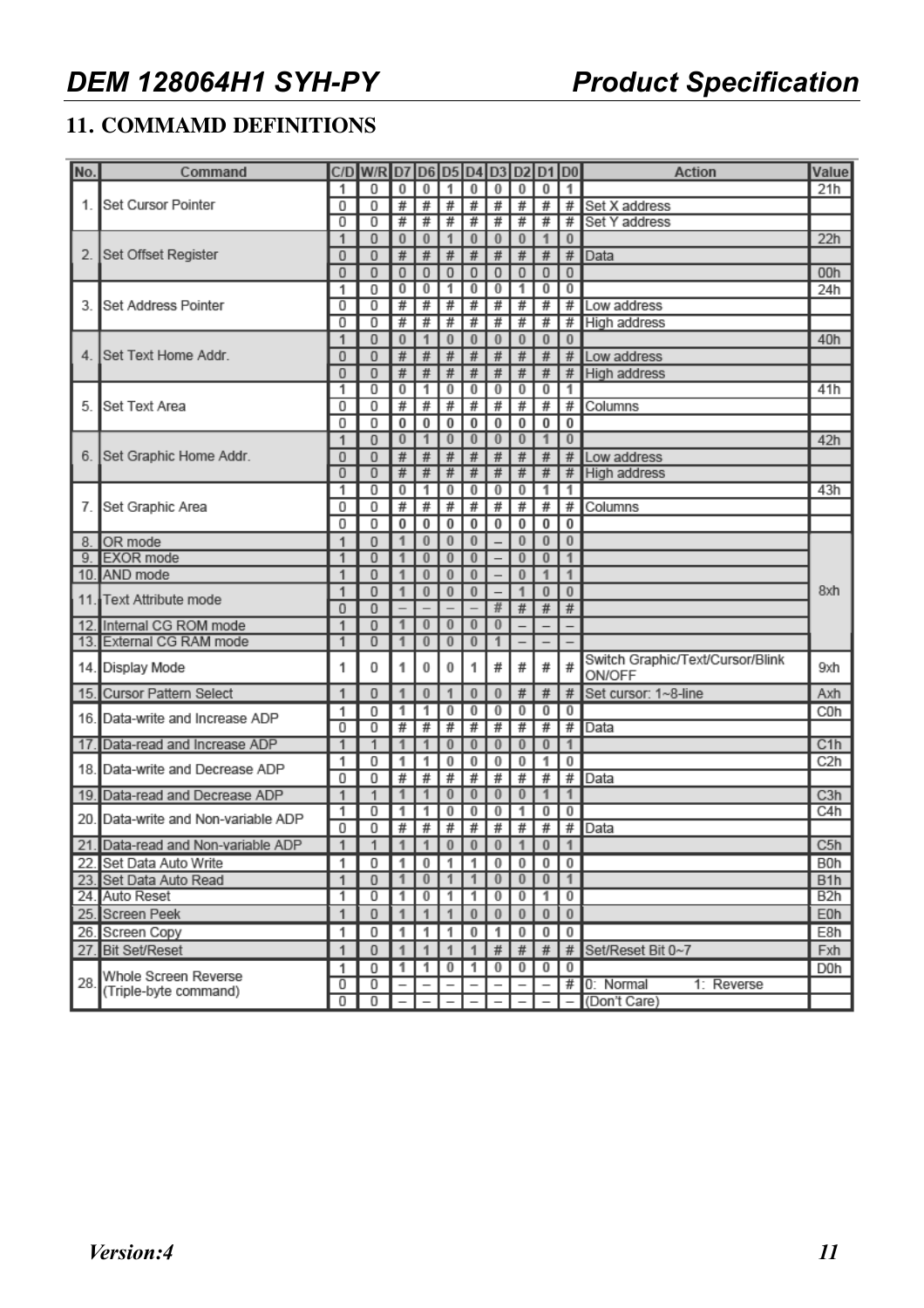| No. | Command                                           |   |   |  |   | 1) 4. I |   |          |   | <b>Action</b>                                                                                                    | Value            |
|-----|---------------------------------------------------|---|---|--|---|---------|---|----------|---|------------------------------------------------------------------------------------------------------------------|------------------|
| 29. | <b>Blink Time</b><br>(Triple-byte command)        |   | υ |  | U |         |   | $\bf{0}$ |   |                                                                                                                  | 50h              |
|     |                                                   | 0 | 0 |  |   |         | # | #        | # | 000b: 0.066s<br>$100b$ : 1s<br>001b: 0.25s<br>101b: 1.25s<br>1010b: 0.5s<br>110b: 1.5s<br>111b:2s<br>011b: 1.75s | 010 <sub>b</sub> |
|     |                                                   | 0 |   |  |   |         |   |          |   | (Don't Care)                                                                                                     |                  |
| 30. | Cursor Auto Moving<br>(Triple-byte command)       |   |   |  |   |         | 0 | 0        |   |                                                                                                                  | 60h              |
|     |                                                   | 0 |   |  | - |         |   |          | # | 0: disable<br>$1:$ enable                                                                                        |                  |
|     |                                                   | 0 |   |  |   |         |   |          |   | (Don't Care)                                                                                                     |                  |
| 31  | <b>CGROM Font Select</b><br>(Triple-byte command) |   |   |  |   |         | v | $\bf{0}$ |   |                                                                                                                  | 70h              |
|     |                                                   | 0 | 0 |  | - |         |   | #        | # | 00b: Don't care<br>101b: Don't care<br>10b: CGROM Font-01<br>11b: CGROM Font-02                                  |                  |
|     |                                                   | 0 |   |  |   |         |   |          |   | (Don't Care)                                                                                                     |                  |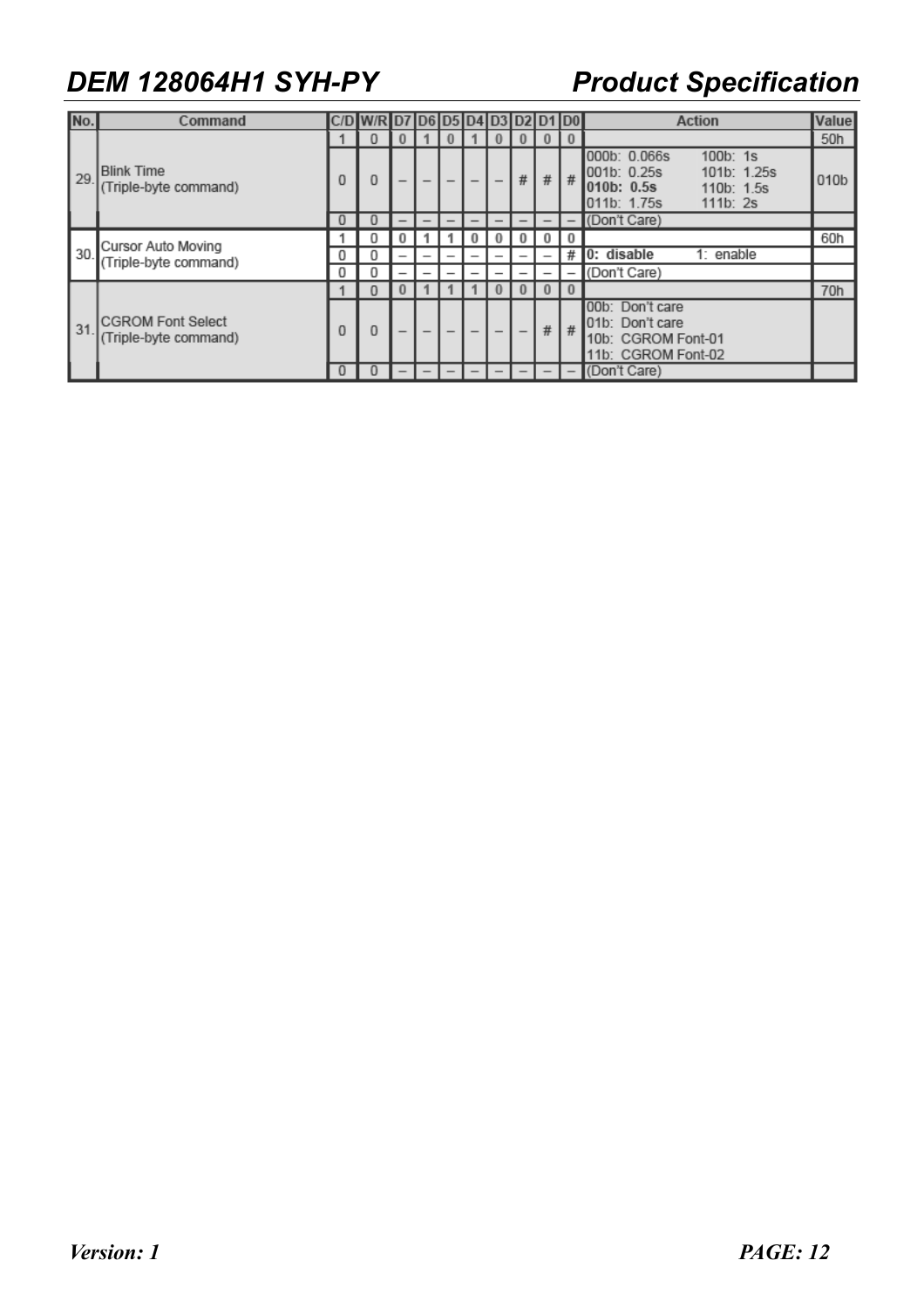### **12. QUALITY DESCRIPTION**

### DEFECT SPECIFICATION:

Specific type-related items are covered in this sheet.

a: Table for Cosmetic defects (Note: nc = not counted). Sizes and number of defects (Max. Qty)



Examples/ Shapes

#### b: Glass defects

b1:Glass defects at contact ledge

| Defect Type                              | Max. defect size $\lceil \mu m \rceil$ d or<br>LW | Max.<br>Quantity                   |
|------------------------------------------|---------------------------------------------------|------------------------------------|
| <b>Black or White Spots</b>              | $d \leq 150$                                      | nc                                 |
|                                          | 150< d ≤300                                       | 3                                  |
| <b>Black or White Lines</b>              | W < 10                                            | nc                                 |
|                                          | $L \leq 5000$<br>W < 30                           | 3                                  |
|                                          | L < 2000<br>W < 50                                | $\overline{2}$                     |
| Pinhole                                  | d < 150<br>150< $d \le 300$                       | N <sub>C</sub><br>$1$ /segm<br>ent |
| (Total defects)                          | (5)                                               |                                    |
| Segment Deformation                      | $W \le 100$                                       | nc                                 |
| <b>Bubble</b><br>under<br>(e.g.<br>pola) | d < 150                                           | nc                                 |
|                                          | 200< $d < 400$                                    | $\overline{2}$                     |



b2:Glass chipping in other areas shall not be in conflict with the product's function.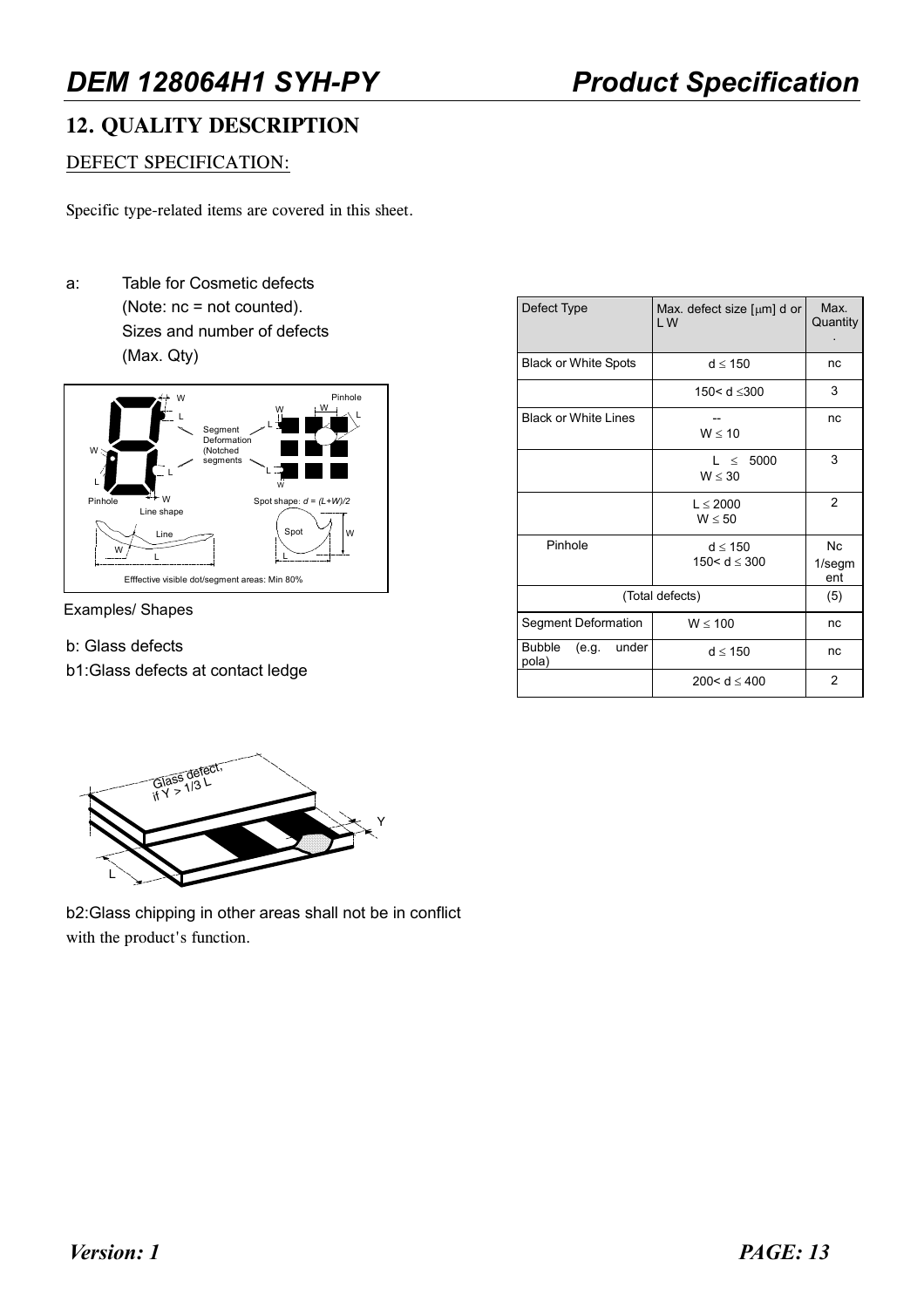### **13. MODULE ACCEPT QUALITY LEVEL (AQL)**

- 13.1 AQL Standard Value: Fatal Defect =0.1, Major Defect=0.65; Minor Defect =2.5.
- 13.2 Inspection Plan: MIL-STD-105E, Normal Inspection Level II, Single Sampling Plan.

### **14. RELIABILITY TEST**

Operating life time: Longer than 50000 hours (at room temperature without direct irradiation of sunlight) Reliability characteristics shall meet following requirements.

| <b>TEMPERATURE TESTS</b>          | <b>NORMAL GRADE</b>                                                                                   |
|-----------------------------------|-------------------------------------------------------------------------------------------------------|
| <b>High Temperature Storage</b>   | $+75^{\circ}$ C *96hrs                                                                                |
|                                   | (Without Polarizer)                                                                                   |
| Low Temperature Storage           | $-25^{\circ}$ C *4hrs                                                                                 |
| <b>High Temperature Operation</b> | $+70^{\circ}$ C *96hrs                                                                                |
| Low Temperature Operation         | $-20^{\circ}$ C *4hrs                                                                                 |
| High Temperature, High Humidity   | +70°C * 95%RH *96hrs                                                                                  |
|                                   | (Without Polarizer)                                                                                   |
| Thermal Shock                     | $-20^{\circ}C_1$ *30min. $\triangleleft$<br>$10s \rightarrow 5Cycles$<br>+70 $\rm{^{\circ}C}$ *30min. |
| <b>Vibration Test</b>             | Frequency *Swing * Time<br>$40Hz$ * 4mm * 4hrs                                                        |
| Drop Test                         | Drop height*Times<br>$1.0m * 6$ times                                                                 |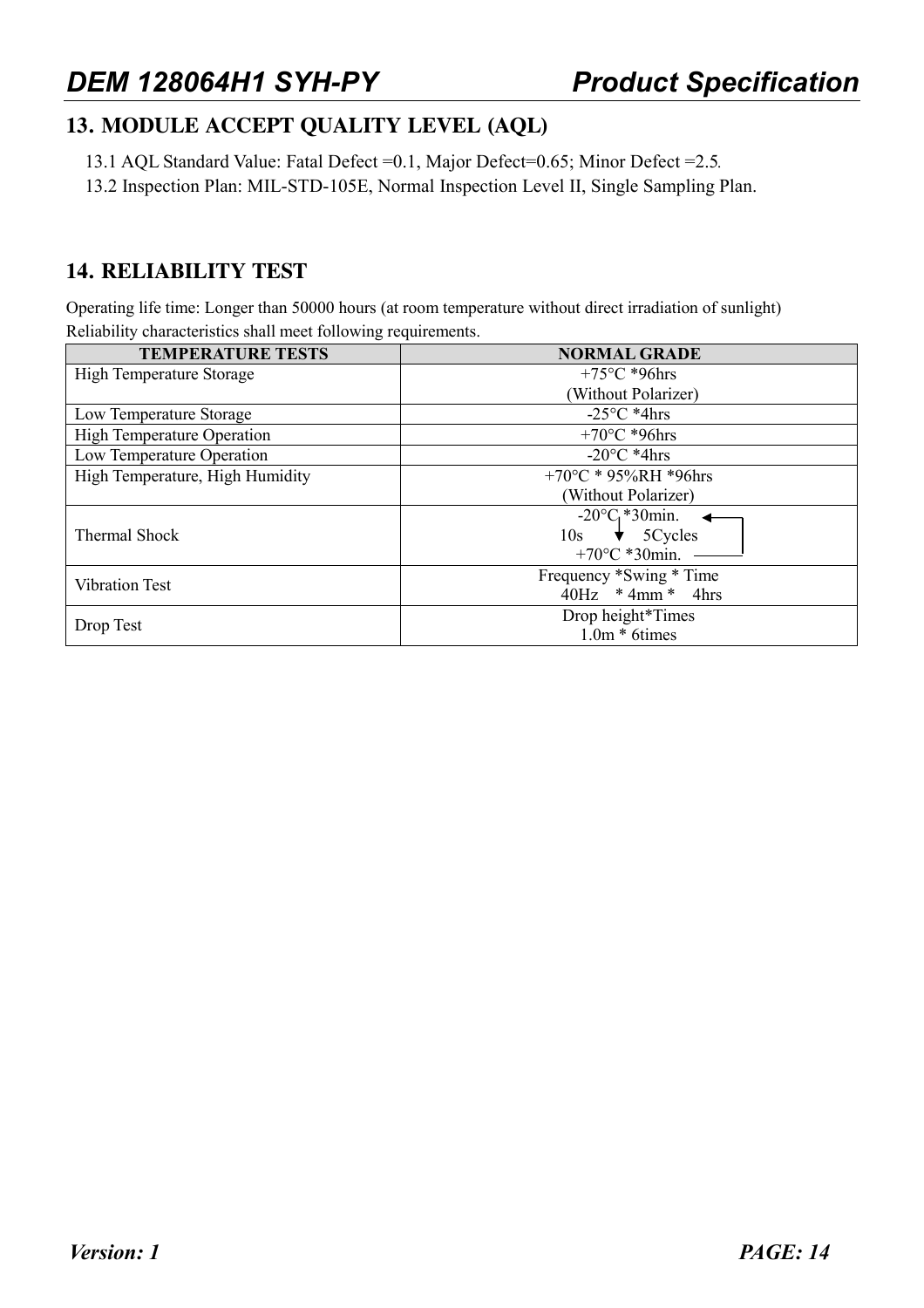### **15. PRECAUTION FOR USING LCM**

### **1. LIQUID CRYSTAL DISPLAY (LCD)**

LCD is made up of glass, organic sealant, organic fluid, and polymer based polarizer. The following precautions should be taken when handing,

- (1). Keep the temperature within range of use and storage. Excessive temperature and humidity could cause polarization degredation, polarizer peel off or bubble.
- (2). Do not contact the exposed polarizer with anything harder than an HB pencil lead. To clean dust off the display surface, wipe gently with cotton, chamois or other soft material soaked in petroleum benzin.
- (3). Wipe off saliva or water drops immediately. Contact with water over a long period of time may cause polarizer deformation or color fading, while an active LCD with water condensation on its surface will cause corrosion of ITO electrodes.
- (4). Glass can be easily chipped or cracked from rough handling, especially at corners and edges.
- (5). Do not drive LCD with DC voltage.

### **2. LIQUID CYRSTALO DISPLAY MODULES (LCM)**

#### **2.1 Mechanical considerations**

LCM are assembled and adjusted with a high degree of precision. Avoid excessive shocks and do not make any alterations or modifications. The following should be noted.

- (1). Do not tamper in any way with the tabs on the metal frame
- (2). Do not modify the PCB by drilling extra holes, changing its outline, moving its components or modifying its pattern.
- (3). Do not touch the elastomer connector, especially insert a backlight panel (for example, EL).
- (4). When mounting a LCM make sure that the PCB is not under any stress such as bending or twisting. Elastomer contacts are very delicate and missing pixels could result from slight dislocation of any of the elements.
- (5). Avoid pressing on the metal bezel, otherwise the elastomer connector could be deformed and lose contact, resulting in missing pixels.

### **2.2. Static Electricity**

LCM contains CMOS LSI's and the same precaution for such devices should apply, namely

- (1). The operator should be grounded whenever he/she comes into contact with the module. Never touch any of the conductive parts such as the LSI pads, the copper leads on the PCB and the interface terminals with any parts of the human body.
- (2). The modules should be kept in antistatic bags or other containers resistant to static for storage.
- (3). Only properly grounded soldering irons should be used.
- (4). If an electric screwdriver is used, it should be well grounded and shielded from commutator sparks.
- (5). The normal static prevention measures should be observed for work clothes and working benches; for the latter conductive (rubber) mat is recommended.
- (6). Since dry air is inductive to static, a relative humidity of 50-60% is recommended.

#### **2.3. Soldering**

- (1). Solder only to the I/O terminals.
- (2). use only soldering irons with proper grounding and no leakage.
- (3). Soldering temperature:  $280^{\circ}C \pm 10^{\circ}C$
- (4). Soldering time: 3 to sec.
- (5). Use eutectic solder with resin flux fill.
- (6). If flux is used, the LCD surface should be covered to avoid flux spatters. Flux residue should be removed after wards.